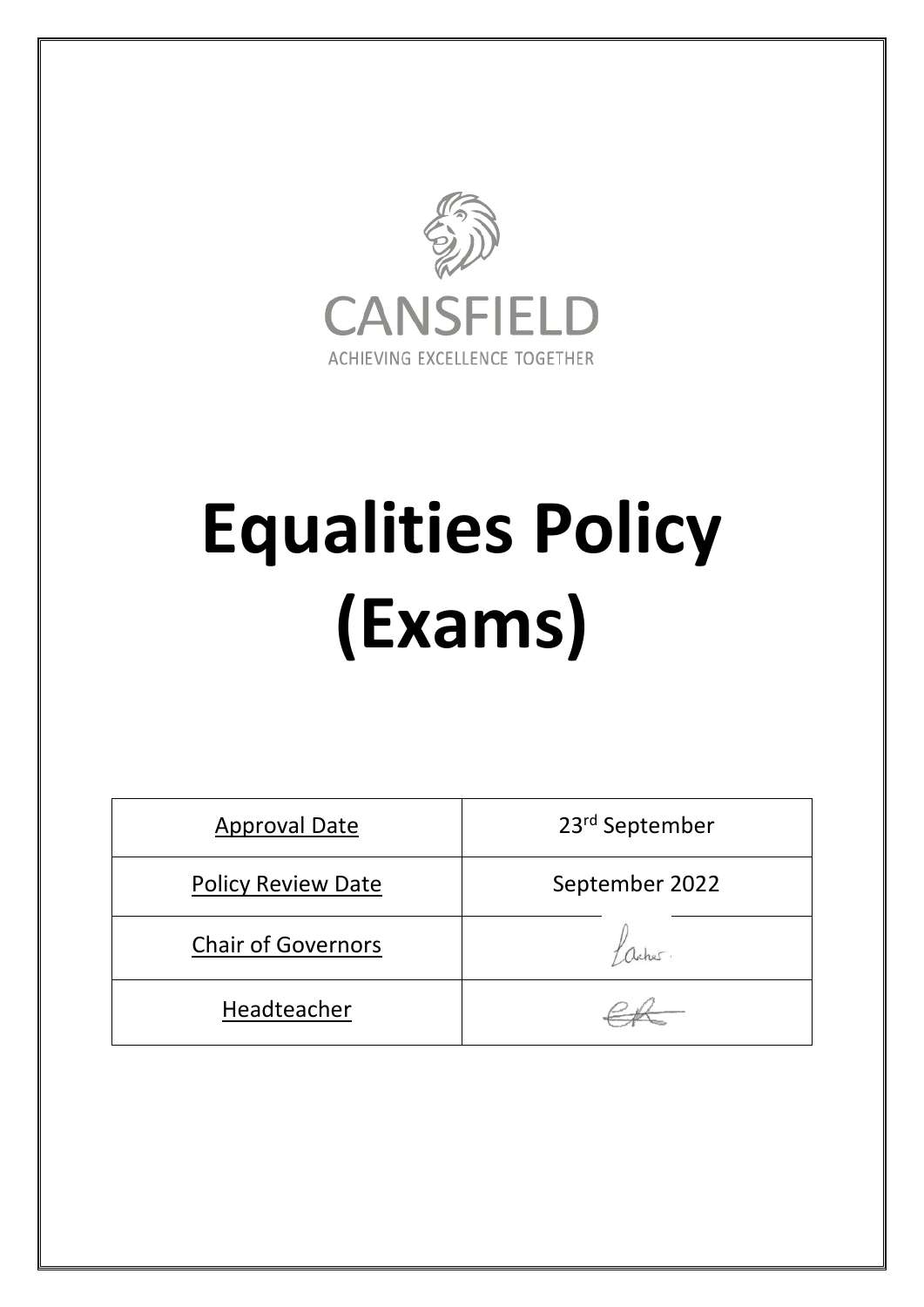## **1. Key Staff Involved**

| Role           | Name(s)              |
|----------------|----------------------|
| Head of Centre | Dr G Baker           |
| Exams Manager  | <b>Miss L Archer</b> |
| SLT member(s)  | <b>Mr C Lomas</b>    |
| SENCo          | <b>Mrs H Cashman</b> |

#### **2. Purpose of the Policy**

This document is provided as an exams-specific supplement to the centre-wide equalities/disability/accessibility policy/plan which details how the centre will:

 recognise its duties towards disabled candidates, ensuring compliance with all aspects of the Equality Act 2010†, particularly Section 20 (7). This must include a duty to explore and provide access to suitable courses, through the access arrangements process submit applications for reasonable adjustments and make reasonable adjustments to the service the centre provides to disabled candidates. Where the centre is under a duty to make a reasonable adjustment, the centre must not charge a disabled candidate any additional fee in relation to the adjustment or aid; †or any legislation in a relevant jurisdiction other than England and Wales which has an equivalent purpose and effect (General Regulations for Approved Centres, section 5.4)

This publication is further referred to in this policy as  $GR$ 

This policy details how the centre facilitates access to exams and assessments for disabled candidates, as defined under the terms of the Equality Act 2010, by outlining staff roles and responsibilities in relation to:

- identifying the need for appropriate arrangements, reasonable adjustments and/or adaptations (referred to in this policy as 'access arrangements')
- requesting access arrangements
- implementing access arrangements and the conduct of exams
- good practice in relation to the Equality Act 2010

## **3. The Equality Act 2010 Definition of a Disability**

A definition is provided on page 9 of the JCQ publication (Adjustments for candidates with disabilities and learning difficulties) Access Arrangements and Reasonable Adjustments 2021-2022

This publication is further referred to in this policy as  $\overline{AA}$  $\overline{AA}$  $\overline{AA}$ 

## **4. Identifying the Need for Access Arrangements**

## **4.1 Roles & Responsibilities**

## **4.1.1 Head of Centre**

 Is familiar with the entire contents, refers to and directs relevant centre staff to the annually updated JCQ publications including [GR](http://www.jcq.org.uk/exams-office/general-regulations) and [AA](http://www.jcq.org.uk/exams-office/access-arrangements-and-special-consideration/regulations-and-guidance)

## **4.1.2 Senior Leader(s)**

• Are familiar with the entire contents of the annually updated JCQ publications including [GR](http://www.jcq.org.uk/exams-office/general-regulations) and [AA](http://www.jcq.org.uk/exams-office/access-arrangements-and-special-consideration/regulations-and-guidance)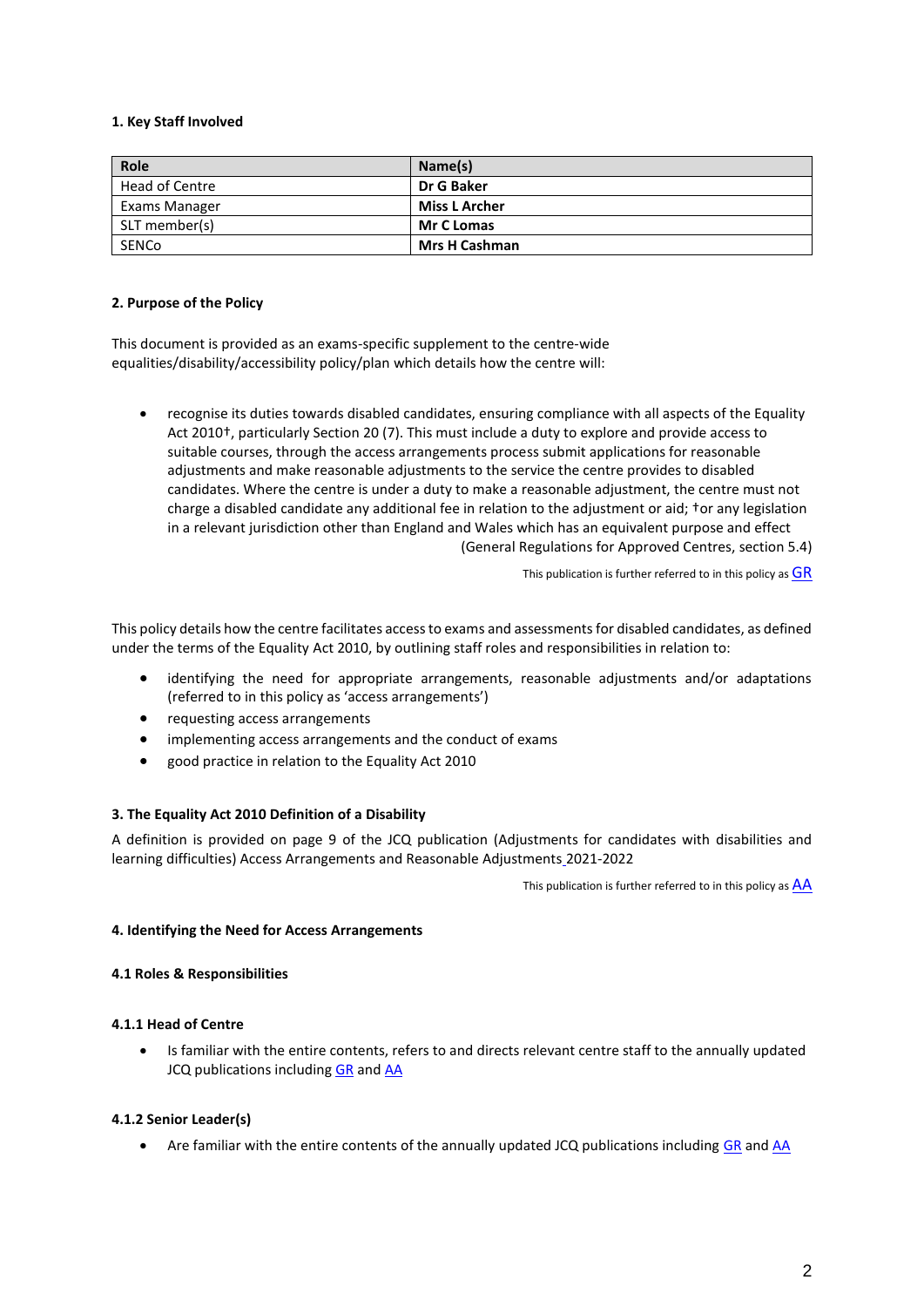# **4.1.3 Additional Learning Support (ALS) Lead / Special Educational Needs Coordinator (SENCo)**

- Has full knowledge and understanding of the contents, refers to and directs relevant centre staff to the annually updated JCQ publication [AA](http://www.jcq.org.uk/exams-office/access-arrangements-and-special-consideration/regulations-and-guidance)
- Ensures the quality of the access arrangements process within the centre
- Ensures staff roles, responsibilities and processes in identifying, requesting and implementing access arrangements for **all** candidates are clearly defined and documented
- Ensures an appropriately qualified assessor(s) is appointed, evidence of the assessor's qualification(s) is obtained before he/she assesses candidates and that evidence of the qualification(s) of the person(s) appointed is held on file
- Ensures the assessment process is administered in accordance with the regulations and that the correct procedures are followed as in Chapter 7 of [AA](http://www.jcq.org.uk/exams-office/access-arrangements-and-special-consideration/regulations-and-guidance)
- Ensures a policy demonstrating the centre's compliance with relevant legislation is in place
- Support the SENCo in determining the need for and implementing access arrangements
- Ensures a statement is provided which details the criteria the centre uses to award and allocate word processors for exams
- Leads on the access arrangements process to facilitate access for candidates
- Ensures that the access arrangements/reasonable adjustments approved allow the candidate to access the assessment, but do not result in the candidate gaining an unfair advantage
- Defines and documents roles, responsibilities and processes in identifying, requesting and implementing access arrangements
- Provides a policy on the use of word processors in exams and assessments
- If not the appropriately qualified assessor, works with the person/persons appointed, on all matters relating to assessing candidates and the administration of the assessment process
- Ensures the qualified assessor(s) has access to the assessment objectives for the relevant specification(s) a candidate is undertaking
- Ensures that all assessments carried out and arrangements put in place comply with JCQ and awarding body regulations and guidance
- Ensures arrangements put in place for exams/assessments reflect a candidate's *normal way of working* within the centre
- Ensures the need for access arrangements for a candidate is considered on a subject by subject basis
- Presents when requested by a JCQ Centre Inspector, evidence of the assessor's qualification
- Works with teaching staff, relevant support staff and the Exams Manager to ensure centre-delegated and awarding body approved access arrangements are put in place for candidates taking internal and external exams/assessments
- Provide information to evidence the normal way of working of a candidate
- Conducts appropriate assessments to identify the need(s) of a candidate
- Provides appropriate evidence to confirm the need(s) of a candidate
- Completes appropriate documentation as required by the regulations of JCQ and the awarding body

# **4.1.4 Teaching Staff**

• Inform the ALS lead/SENCo of any support that might be needed by a candidate

**4.1.5 Support Staff** (for example, Learning Support Assistants, Teaching Assistants and Communication Support Workers)

 (where appropriate) Provide comments/observations to support the ALS lead/SENCo to 'paint a holistic picture of need', confirming normal way of working for a candidate

## **4.1.6 Assessor of Candidates with Learning Difficulties**

(An assessor of candidates with learning difficulties will be an appropriately qualified access arrangements assessor/psychologist/specialist assessor)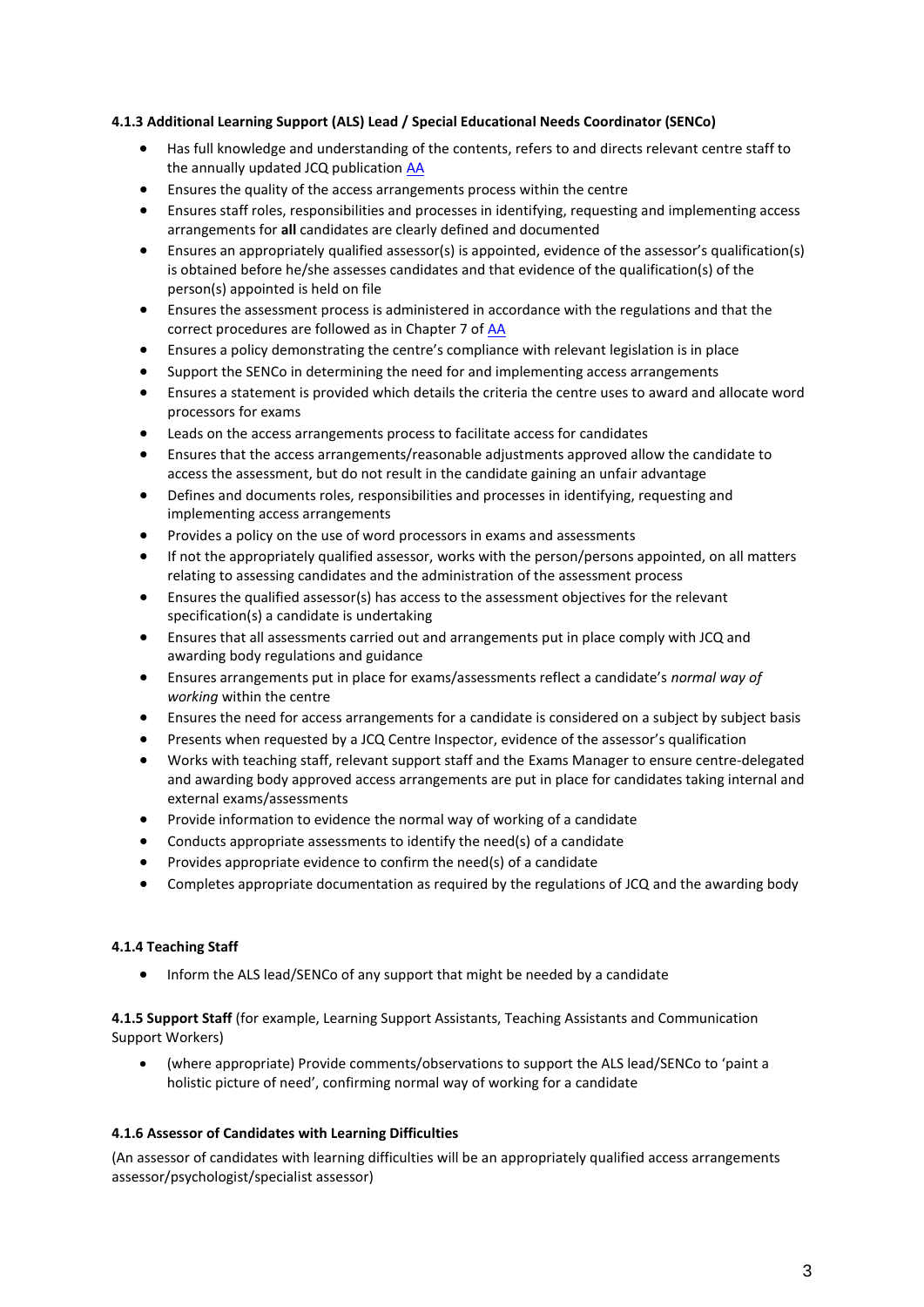● Has detailed understanding of the JCQ publication **AA** 

## **5. Use of Word Processors**

Please see Cansfield High School's Policy on the use of Word Processors Policy (exams)

# **6. Requesting Access Arrangements**

## **6.1 ALS LEAD/SENCo**

## **6.1 Roles and Responsibilities**

- Determines if the arrangements identified for a candidate require prior approval from the awarding body before the arrangements are put in place or if approval is centre-delegated
- Follows guidance in [AA](http://www.jcq.org.uk/exams-office/access-arrangements-and-special-consideration) (chapter 8) to process approval applications for access arrangements for those qualifications included
- Applies for approval where this is required, through Access arrangements online (AAO), or through the awarding body where qualifications sit outside the scope of AAO
- Ensures that were approval is required the application is processed on time and no later than the awarding body's published deadline
- Ensures that the full supporting evidence is in place before an online application is processed
- Reviews the evidence before an online application is processed, ensuring that the candidate does meet the published criteria for the respective arrangement
- Holds all supporting evidence and presents such evidence to a JCQ Centre Inspector upon request
- Ensures that the agreed adjustment has been put in place before the candidate's first examination, e.g. internal tests and mock examinations
- Ensures appropriate and required evidence is held on file to confirm validation responses in AAO including (where required) the completion of JCQ Form 8 (Application for access arrangements – Profile of learning difficulties), and/or centre based evidence including concise file note(s) on centre headed paper, signed and dated, and a body of evidence to substantiate the candidate's normal way of working within the centre (Form 8 must only be used for candidates with learning difficulties or where a Language Modifier is required)
- Ensures where form 8 is required to be completed, the form is signed (a handwritten, electronic or typed signature is acceptable) and dated as required **prior** to approval being sought and that the form is provided for processing and inspection purposes (This may be a hard copy paper version or an electronic version)
- Ensures the names of all other assessors, who are assessing candidates studying qualifications covered by AAO are entered into AAO to confirm their status
- Confirms by ticking the *'Confirmation'* box prior to submitting the application for approval that the *'malpractice consequence statement'* has been read and accepted
- Makes an *awarding body referral* through AAO where the initial application for approval may not be approved by AAO, where it is deemed by the centre that the candidate does meet the criteria for the arrangement(s)
- Maintains a file/e-folder for each candidate (the required documentation for a candidate will be in hard copy within the candidate's file/each of the required documents held electronically within the candidate's e-folder) that will include:
	- o completed JCQ/awarding body application forms and evidence forms
	- o appropriate evidence to support the need for the arrangement where required
	- appropriate evidence to support normal way of working within the centre
	- in addition, for those qualifications covered by AAO (where approval is required), a printout/PDF of the AAO approval and a signed candidate personal data consent form (which provides candidate consent to their personal details being shared)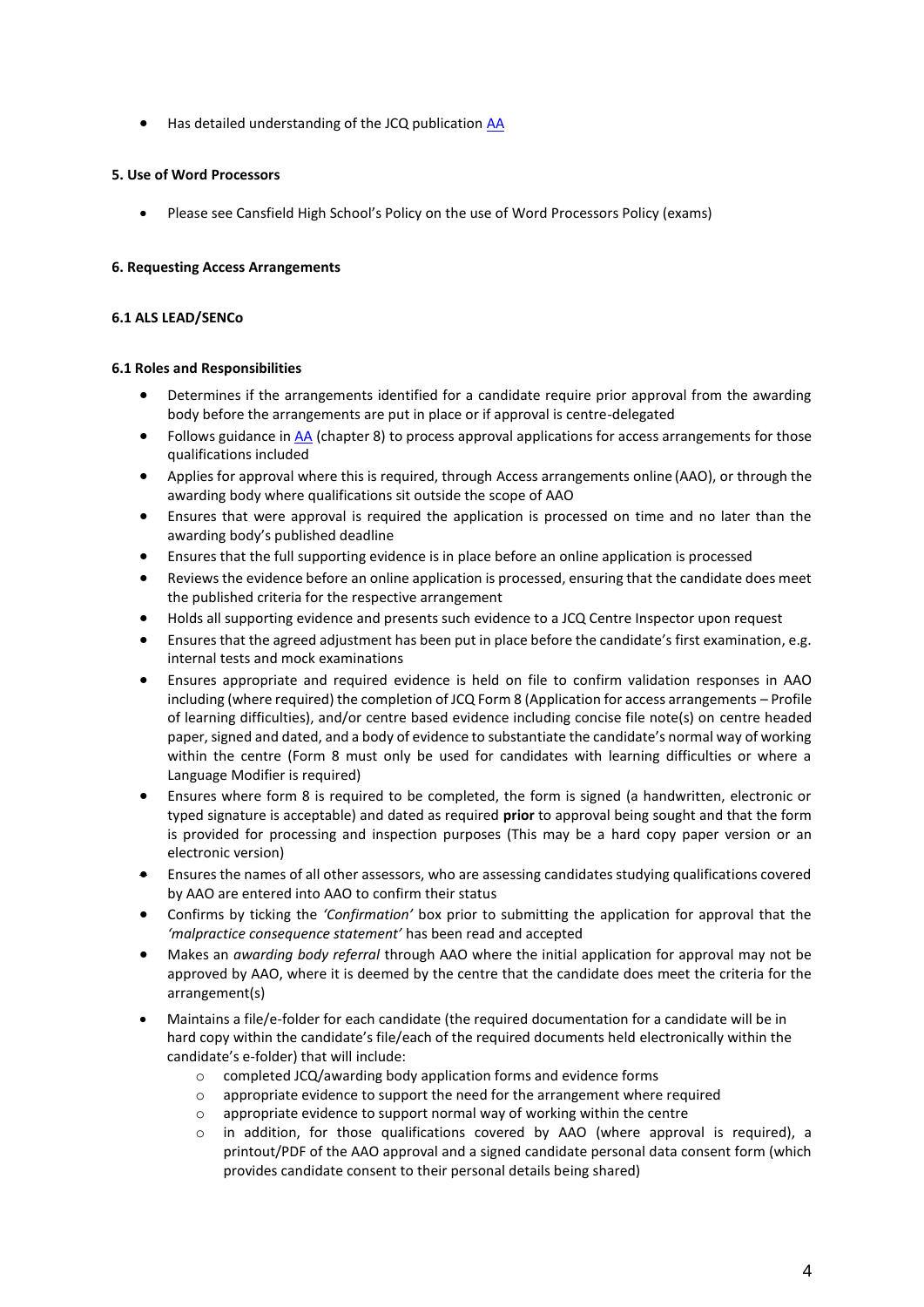o Presents the files/e-folders when requested by a JCQ Centre Inspector and addresses any queries/questions raised

## **6.2 Exams Manager (EM)**

## **6.2.1 Roles and Responsibilities**

- Is familiar with the entire contents of the annually updated JCQ publication [GR](http://www.jcq.org.uk/exams-office/general-regulations) and is aware of information contained in [AA](http://www.jcq.org.uk/exams-office/access-arrangements-and-special-consideration/regulations-and-guidance) where this may be relevant to the EM role
- If the SENCo is unavailable, presents the files/e-folders of access arrangements candidates when requested by a JCQ Centre Inspector and addresses any queries/questions raised
- Liaises with teaching staff regarding any appropriate modified paper requirements for candidates
- Liaises with the SENCo to ensure arrangements are in place to either order a non-interactive electronic (PDF) question paper or to open question paper packets in the secure room within 90 minutes of the published starting time for the exam where the centre is permitted to modify a timetabled written component exam paper (copy on coloured paper, enlarge to A3 or copy to single sided print)
- Following the appropriate process (using AAO for those qualifications included in the tool; using Form VQ/EA), orders published modified papers, by the awarding body's deadline for the exam series, where these may be required for a candidate

## **7. External Assessments**

These are assessments which are normally set and marked/examined by an awarding body which must be conducted according to awarding body instructions and/or the JCQ publication Instructions for conducting [examinations](http://www.jcq.org.uk/exams-office/ice---instructions-for-conducting-examinations) (ICE).

# **7.1 Head of Centre**

 Supports the SENCo, the Exams Manager and other relevant centre staff in ensuring appropriate arrangements, adjustments and adaptations are in place to facilitate access for disabled candidates to exams

## **7.2 Additional Learning Support (ALS) Lead / Special Educational Needs Coordinator (SENCo)**

- Ensures appropriate arrangements, adjustments and adaptations are in place to facilitate access for candidates where they are disabled within the meaning of the Equality Act (unless a temporary emergency arrangement is required at the time of an exam)
- Is familiar with the instructions for Invigilation arrangements for candidates with access arrangements and Access arrangements in [ICE](http://www.jcq.org.uk/exams-office/ice---instructions-for-conducting-examinations) 2021-2022
- Ensures a candidate is involved in any decisions about arrangements, adjustments and/or adaptations that may be put in place for him/her and ensures the candidate understands what will happen at exam time
- Ensures exam information (JCQ information for candidates documents, individual exam timetable etc.) is adapted where this may be required for a disabled candidate to access it
- Ensures that prior to any arrangements being put in place checks are made that arrangements do not impact on any assessment criteria/competence standards being tested
- Ensures that any arrangements put in place do not unfairly disadvantage or advantage disabled candidates
- Monitors, in internal tests/mock exams, the use of arrangements granted to a candidate and where a candidate has never made use of the arrangement, may consider withdrawing the arrangement, provided the candidate will not be placed at a substantial disadvantage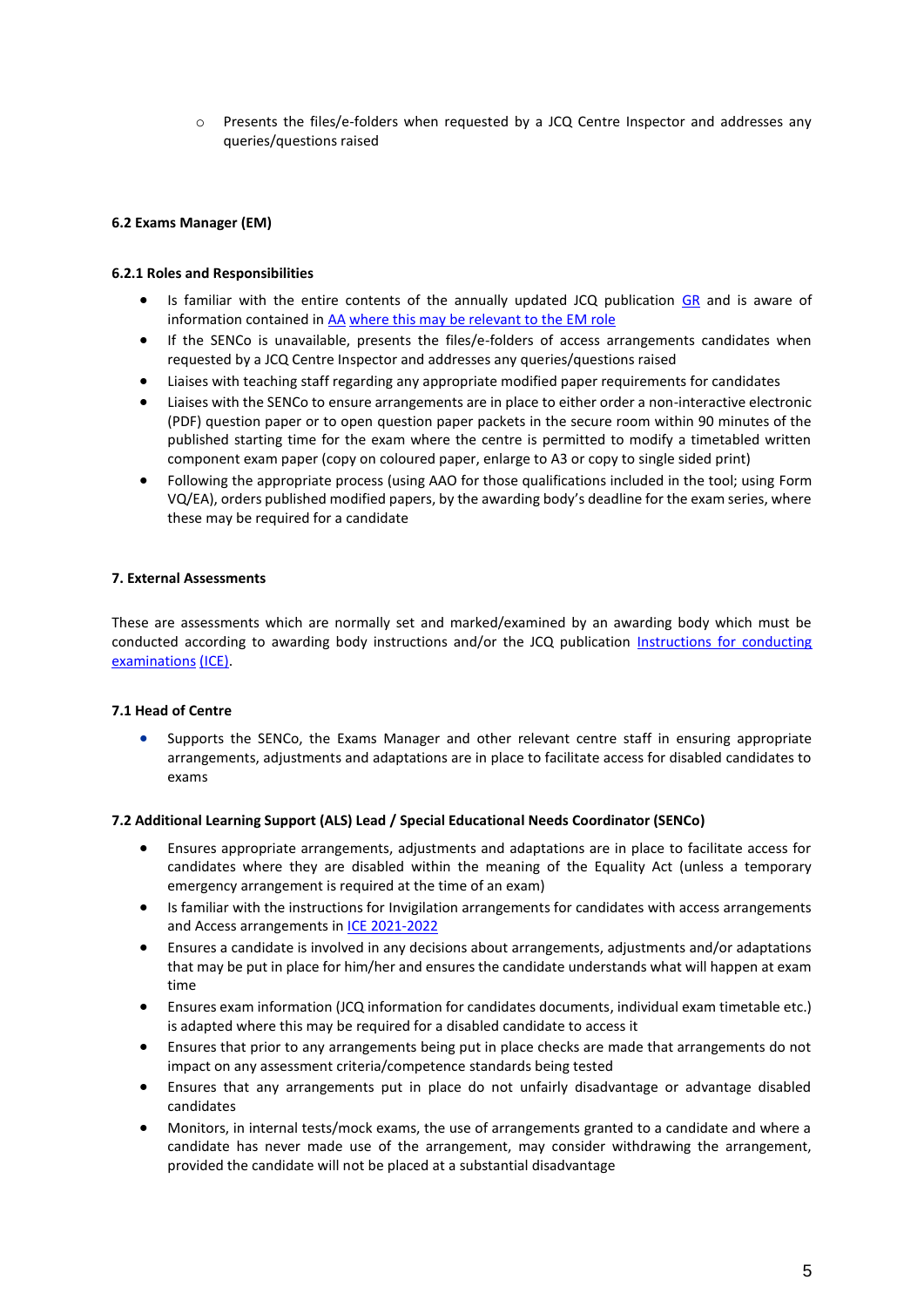- Liaises with the Exams Manager (EM) regarding facilitation and invigilation of access arrangement candidates in exams
- Liaises with other relevant centre staff regarding the provision of appropriate rooming and equipment that may be required to facilitate access for disabled candidates to exams
- Appoints appropriate centre staff as facilitators to support candidates (practical assistant, prompter, Language Modifier, reader, scribe or Communication Professional)
- Ensures facilitators supporting candidates are appropriately trained and understand the rules of the particular access arrangement(s)
- Ensures a record of the content of training given to those facilitating an access arrangement for a candidate under examination conditions is kept and retained on file until the deadline for reviews of marking has passed or until any appeal, malpractice or other results enquiry has been completed, whichever is later
- Ensures a facilitator acting as a prompter is aware of the appropriate way to prompt depending on the needs of the candidate
- Liaises with the EM to ensure that invigilators are made aware of the Equality Act 2010 and are trained in disability issues
- Ensures invigilators supervising access arrangement candidates are trained in their role and understand the invigilation arrangements required for access arrangement candidates and the role of any facilitator
- Ensures cover sheets, where these are required by the arrangement are completed as required by facilitators
- Liaises with the EM where a facilitator may be required to support a candidate requiring an emergency (temporary) access arrangement at the time of exams

## **7.3 Exams Manager**

- Understands and follows instructions for Invigilation arrangements for candidates with access arrangements and Access arrangements in [ICE](http://www.jcq.org.uk/exams-office/ice---instructions-for-conducting-examinations) 2021-2022
- Liaises with the SENCo and other relevant centre staff to ensure appropriate arrangements, adjustments and adaptations are in place to facilitate access for disabled candidates to exams
- Liaises with the SENCo to ensure exam information (JCQ information for candidates documents, individual exam timetable etc.) is adapted where this may be required for a disabled candidate to access it
- Liaises with the SENCo regarding the facilitation and invigilation of access arrangement candidates
- Liaises with the SENCo regarding rooming of access arrangement candidates
- Liaises with the SENCo to ensure that invigilators are made aware of the Equality Act 2010 and are trained in disability issues
- Ensures appropriate seating arrangements are in place where different arrangements may need to be made for a candidate to facilitate access to his/her exams
- Ensures candidates with access arrangements are identified on exam room seating plans and invigilators are informed of those candidates with access arrangements and made aware of the access arrangement(s) awarded
- Ensures invigilators are briefed prior to each exam session of the arrangements in place for a disabled candidate in their exam room
- Checks in advance of dated exams/assessments that modified paper orders have arrived (and if not will contact the awarding body to ensure that papers are available when required)
- Makes modifications that are permitted by the centre (a question paper copied onto coloured paper, an A4 to A3 enlarged paper or a paper printed on single sheets or where a question paper may need to be scanned into PDF format where a candidate is approved the use of a computer reader) that may be required and either accesses a non-interactive electronic (PDF) question paper or opens the exam question paper packet in the secure room no earlier than 90 minutes prior to the awarding body's published start time of the exam
- Understands that where permitted/approved, a secure question paper packet may need to be opened early in the secure room to facilitate the following: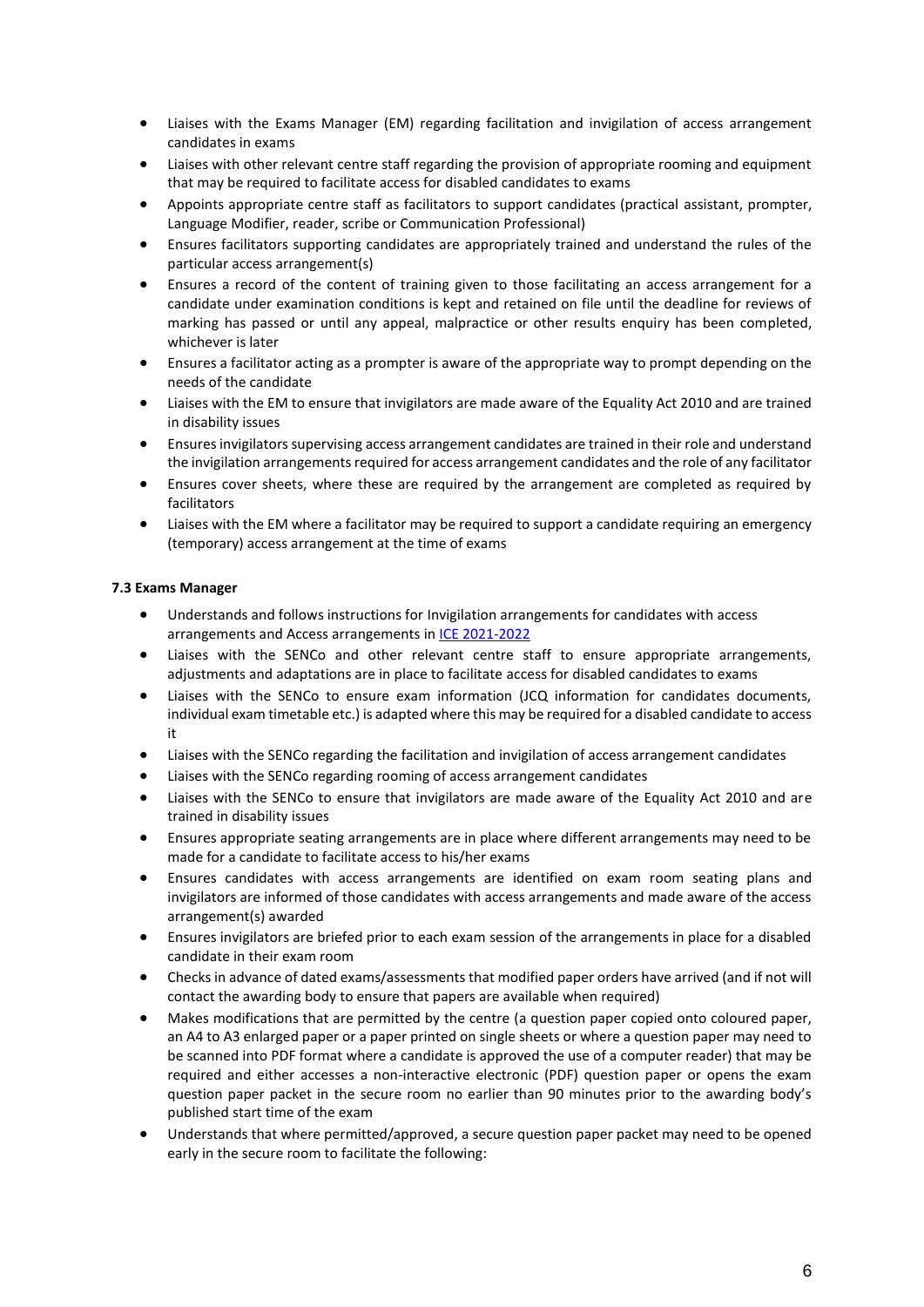- o a Language Modifier may have access to the question paper 60 minutes prior to the awarding body's published start time for the exam in order to prepare
- o the Communication Professional may have access to the question paper 60 minutes prior to the awarding body's published start time for the exam in order to prepare
- $\circ$  the Live Speaker may have access to the transcript of the Listening examination 60 minutes prior to the awarding body's published start time for the exam in order to prepare
- Provides cover sheets prior to the start of an exam where required for particular access arrangements and ensures that these have been fully completed before candidates' scripts are dispatched to examiners/markers
	- o prints pre-populated cover sheets from AAO where this is required for particular arrangements
- Has a process in place to deal with emergency (temporary) access arrangements as they arise at the time of exams in terms of rooming and invigilation
- Liaises with the SENCo where a facilitator may be required to support a candidate requiring an emergency (temporary) access arrangement at the time of exams
- Where required for emergency (temporary) access arrangements, applies for approval through AAO or through the awarding body where qualifications sit outside the scope of AAO

## **7.4 Other Relevant Centre Staff**

Support the SENCo and the Exams Manager to ensure appropriate arrangements, adjustments and adaptations are in place to facilitate access for disabled candidates to exams

- ICT Manager to ensure all relevant equipment needed to be adapted for a candidate is done so and available
- Site Management Team to ensure all **rooms and non-specialist equipment** (chairs, tables, clocks etc.) used for exams that may need to be adapted for a candidate are done so

## **8. Internal Assessments**

These are non-examination assessments (NEA) which are normally set by a centre/awarding body, marked and internally moderated/standardised by the centre and externally moderated by the awarding body.

## **8.1 Additional Learning Support (ALS) Lead / Special Educational Needs Coordinator (SENCo)**

- Liaises with teaching staff to implement appropriate access arrangements for candidates
- Ensures centre-delegated and awarding body approved arrangements are in place prior to a candidate taking his/her first formal supervised assessment
- Ensures candidates are aware of the access arrangements that are in place for their assessments
- Ensures a candidate has had appropriate opportunities to practise using the access arrangement(s) before his/her first examination
- Ensures facilitators supporting candidates are appropriately trained and understand the rules of the particular access arrangement(s)
- Ensures cover sheets are completed as required by facilitators
- Liaises with the teacher where a facilitator may be required to support a candidate requiring an emergency (temporary) access arrangement at the time of his/her formal supervised assessment

#### **8.2 Teaching Staff**

- Support the SENCo in implementing appropriate access arrangements for candidates
- Provide the SENCo with assessment schedules to ensure arrangements are put in place when required
- Liaise with the SENCo regarding assessment materials that may need to be modified for a candidate

#### **9. Internal Exams**

These are exams or tests which are set and marked within the centre; normally a pre-cursor to external assessments.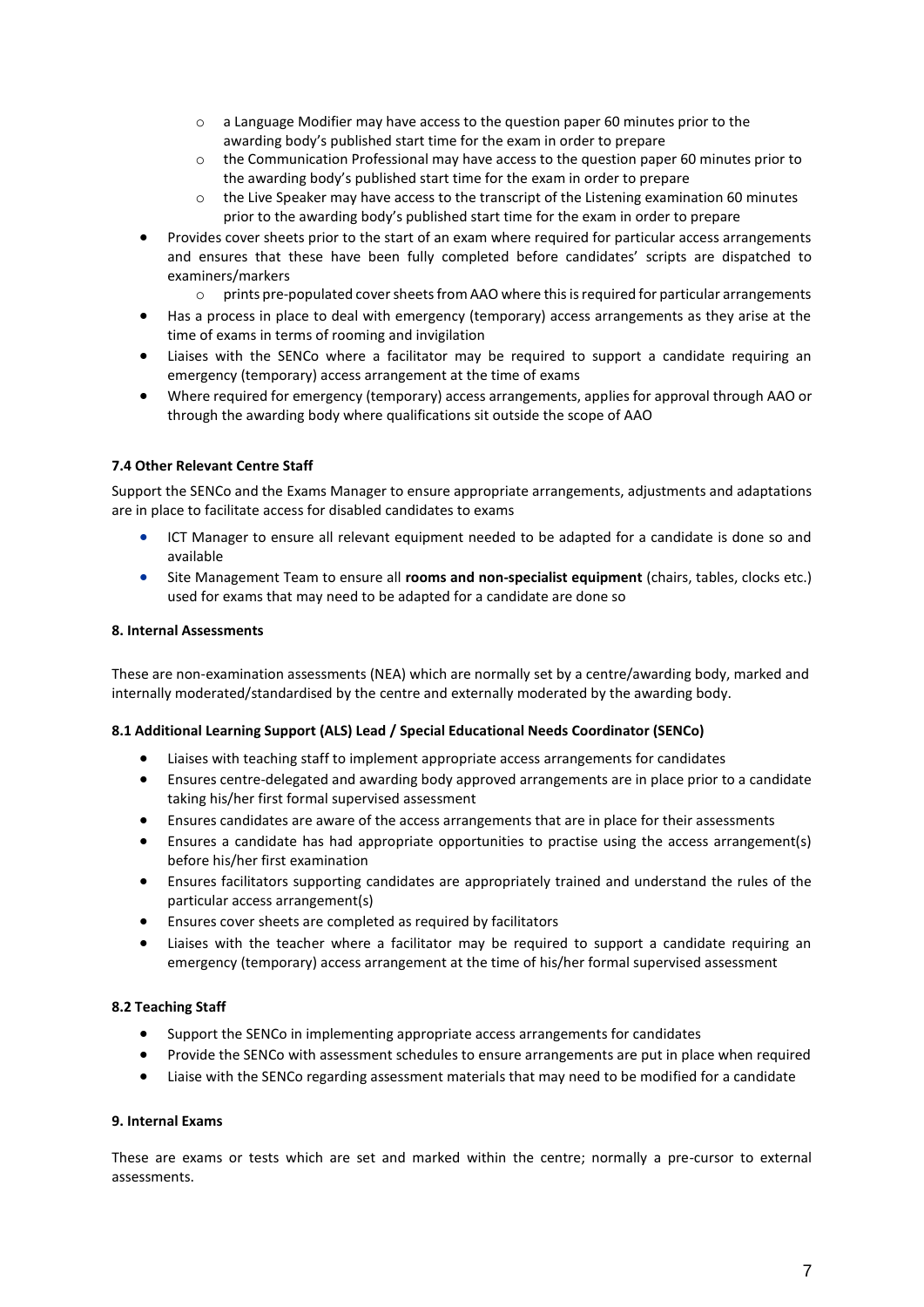# **9.1 Additional Learning Support (ALS) Lead / Special Educational Needs Coordinator (SENCo)**

Liaises with teaching staff to implement appropriate access arrangements for candidates

# **9.2 Teaching Staff**

- Support the SENCo in implementing appropriate access arrangements for candidates
- Provide exam materials that may need to be modified for a candidate
- Provide the SENCo with internal exam timetable to ensure arrangements are put in place when required

## **10. Facilitating Access - Examples**

The following information confirms the centre's good practice in relation to the Equality Act 2010 and the conduct of examinations.

On a candidate by candidate basis, consideration is given to

- adapting assessment arrangements
- adapting assessment materials
- the provision of specialist equipment or adaptation of standard equipment
- adaptation of the physical environment for access purposes

The table provides example arrangements, adjustments and adaptations that are considered to meet the need(s) of a candidate and the actions considered/taken by the centre for the purposes of facilitating access.

| Example of<br>candidate need(s)                                                                                                          | Arrangements<br>explored                | Centre actions                                                                                                                 |
|------------------------------------------------------------------------------------------------------------------------------------------|-----------------------------------------|--------------------------------------------------------------------------------------------------------------------------------|
| A medical condition<br>which prevents the<br>the conduct of<br>candidate from<br>examinations<br>taking exams in the<br>centre<br>breaks | Alternative site for<br>Supervised rest | SENCo gathers evidence to support the need for the candidate<br>to take exams at home                                          |
|                                                                                                                                          |                                         | Pastoral head provides written statement for file to confirm the<br>need                                                       |
|                                                                                                                                          |                                         | Approval confirmed by SENCo; AAO approval for both<br>arrangements not required                                                |
|                                                                                                                                          |                                         | Pastoral head discussion with candidate to confirm the<br>arrangements should be put in place                                  |
|                                                                                                                                          |                                         | EM submits 'Alternative site form' for timetabled written exams<br>to awarding body/bodies online using CAP                    |
|                                                                                                                                          |                                         | An on-line submission must only be made for timetabled<br>written examinations in the following qualifications                 |
|                                                                                                                                          |                                         | EM provides candidate with exam timetable and JCQ<br>information for candidates                                                |
|                                                                                                                                          |                                         | Pastoral head confirms with candidate the information is<br>understood                                                         |
|                                                                                                                                          |                                         | Pastoral head agrees with candidate that prior to each exam<br>will call to confirm fitness to take exam                       |
|                                                                                                                                          |                                         | EM allocates invigilator(s) to candidate's timetable; confirms<br>time of collection of exam papers and materials              |
|                                                                                                                                          |                                         | Invigilator monitors candidate's condition for each exam and<br>records any issues on incident log                             |
|                                                                                                                                          |                                         | Invigilator records rest breaks (time and duration) on incident<br>log and confirms set time given for exam                    |
|                                                                                                                                          |                                         | Invigilator briefs EM after each exam on how candidate's<br>performance in exam may have been affected by his/her<br>condition |